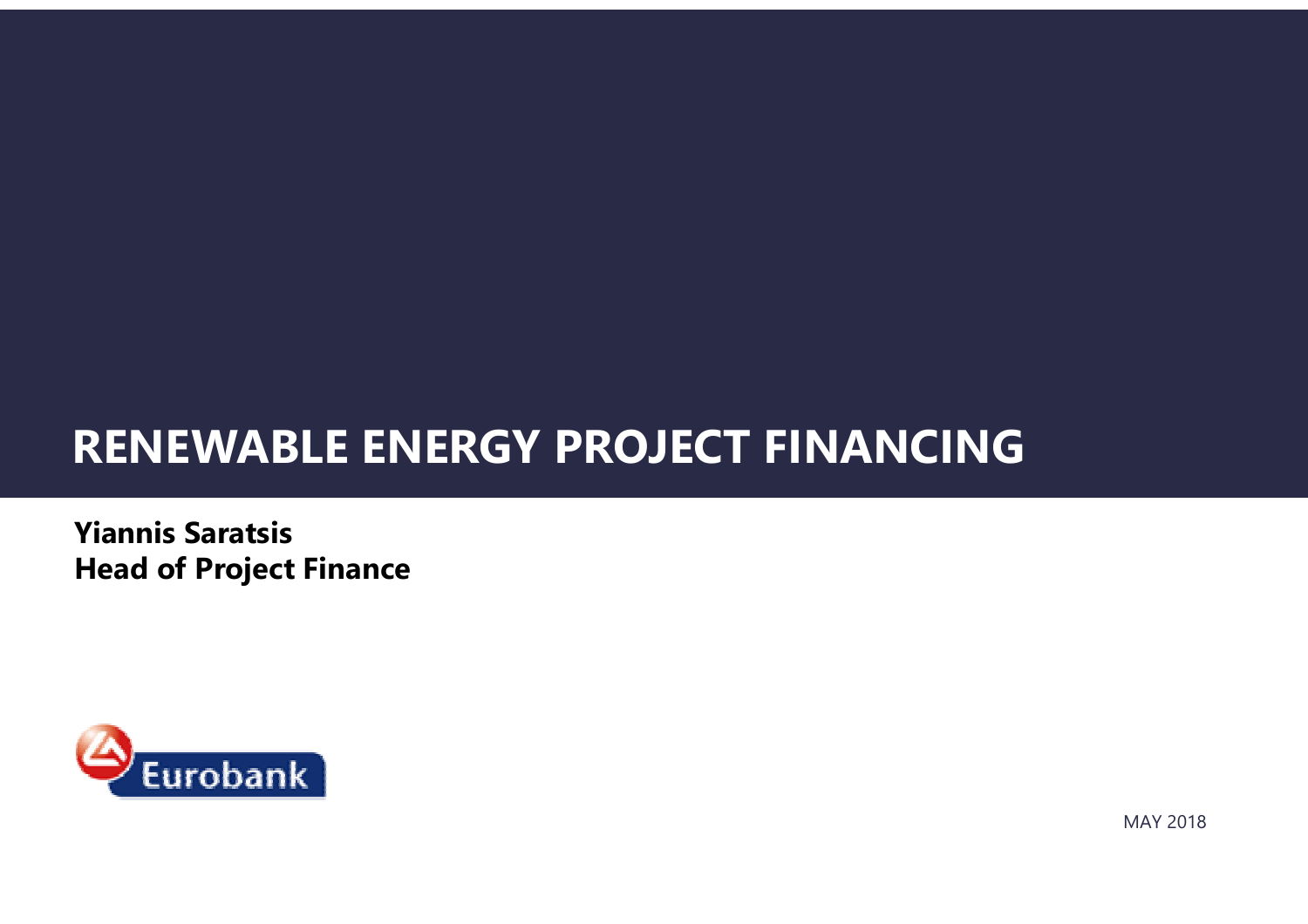

### **I. Eurobank & RES financing**

I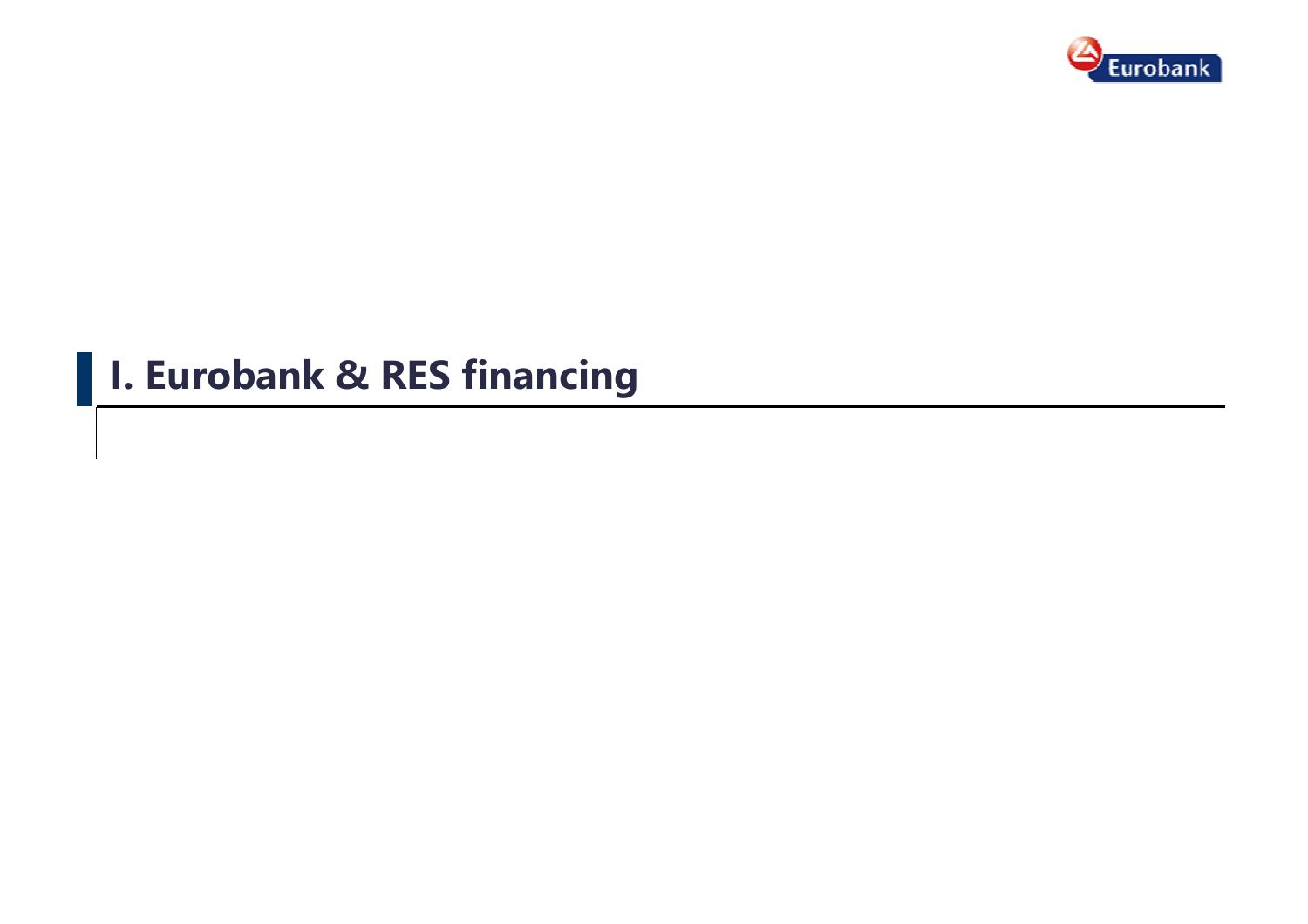### Eurobank & RES

Eurobank remains committed in the financing of Renewable Energy Projects and works closely with its clients to enable them realize their development targets

- Currently our PF portfolio includes more than 350MW Wind and 30MW PV projects
- ➤ Total Financings exceed €300mio
- $\blacktriangleright$ Active mandates to finance more than 200MWs on a bilateral or syndicated basis
- $\blacktriangleright$ Very limited financing of PVs small Hydro, Biomass and other RES

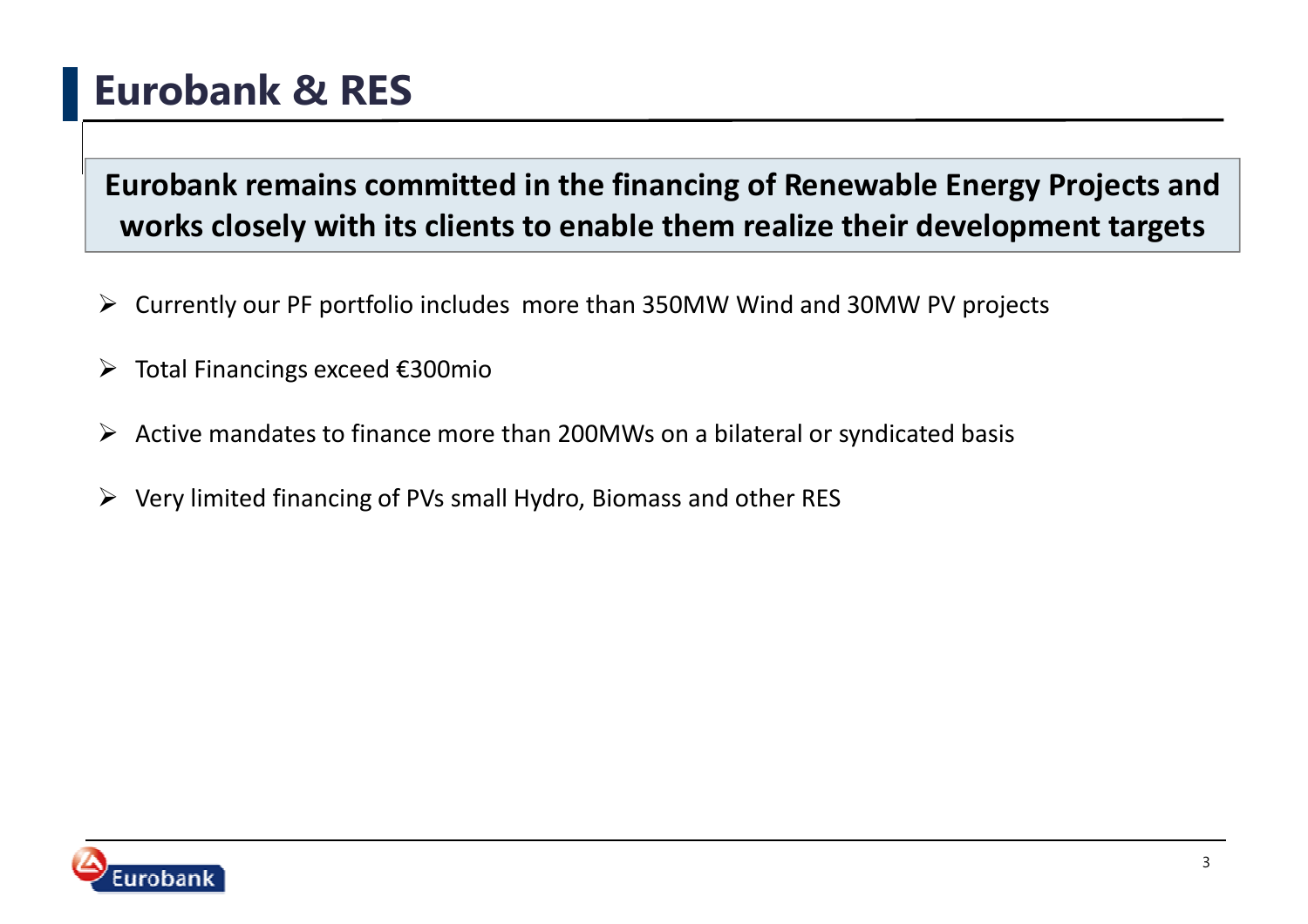## RES Financing

Financing available depends on Project size and can be as follows:

- Project Finance (non recourse), most commonly used<br>Characterised Loop customized and time to address
	- •Structured Loan, customised each time to address Project risks and special characteristics
	- $\bullet$ Greek Bond Loan
	- Unfortunately certain due diligence and set up costs are high and fixed regardless the size of •the transaction
- Corporate Finance, Debt < €10mio / Wind Parks less than 10MW
	- Security extends to Sponsor (corporate guarantees, cross collateral with other business of •the Sponsor
- ► Large Projects could be syndicated financed with other Greek or international Banks:<br>
FIR and FBB are involved in the Greek BES financias market for Projects mannet
	- EIB and EBRD are involved in the Greek RES financing market for Projects more than 50MW
	- •Other international Banks are passive in the Greek RES financing market at the moment
	- • EIB & EBRD have Increased Due Diligence requirements (international advisors, English/EU Law), but offer certain benefits.
- ► Despite the absence of International Banks no financing gap is registered in the Greek RES<br>market market

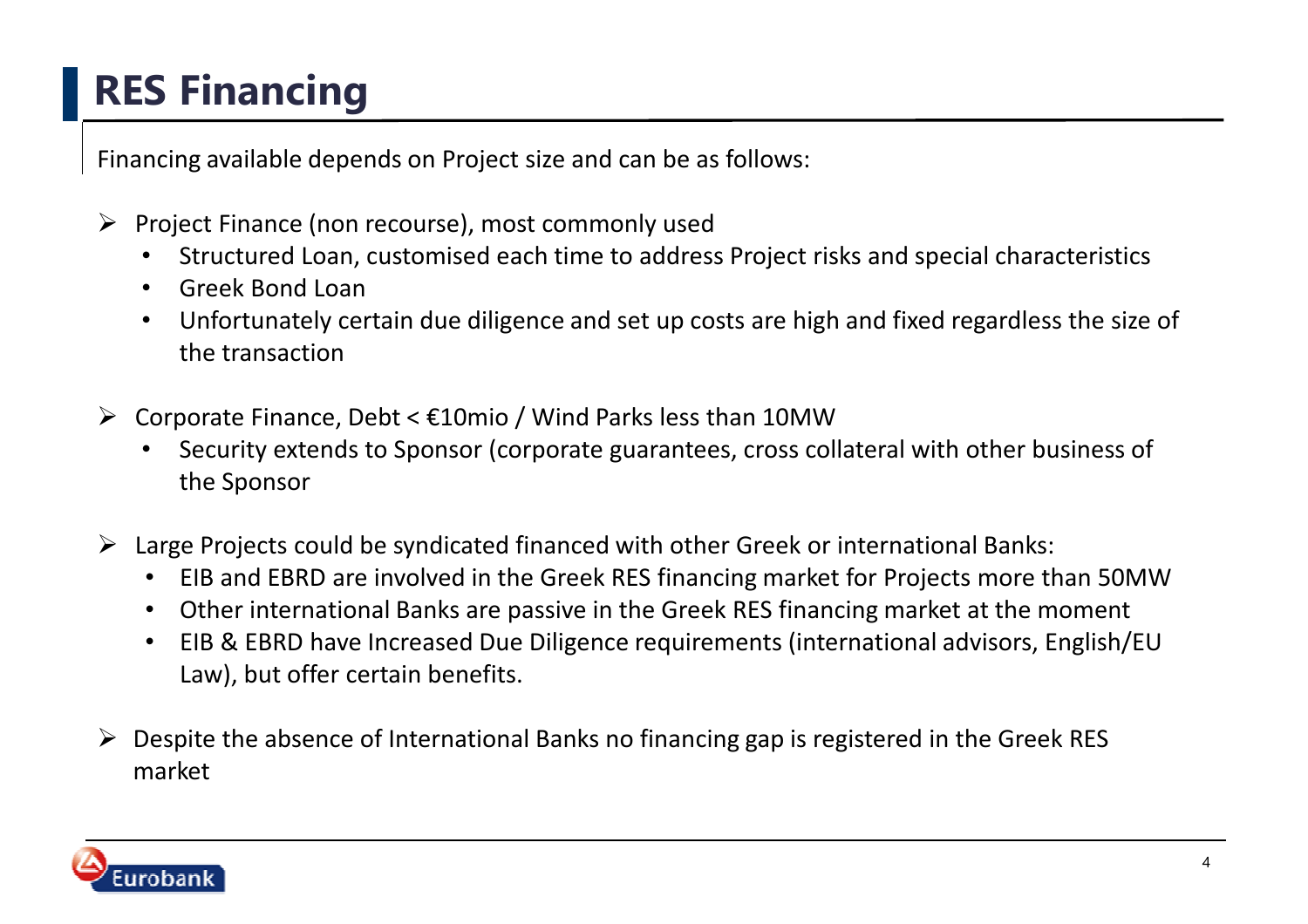## Our Approach

RES Financings could be in the form of Project or Corporate Finance



Limited Recourse Financing: a structured solution to optimal risk allocation for projects of substantial size

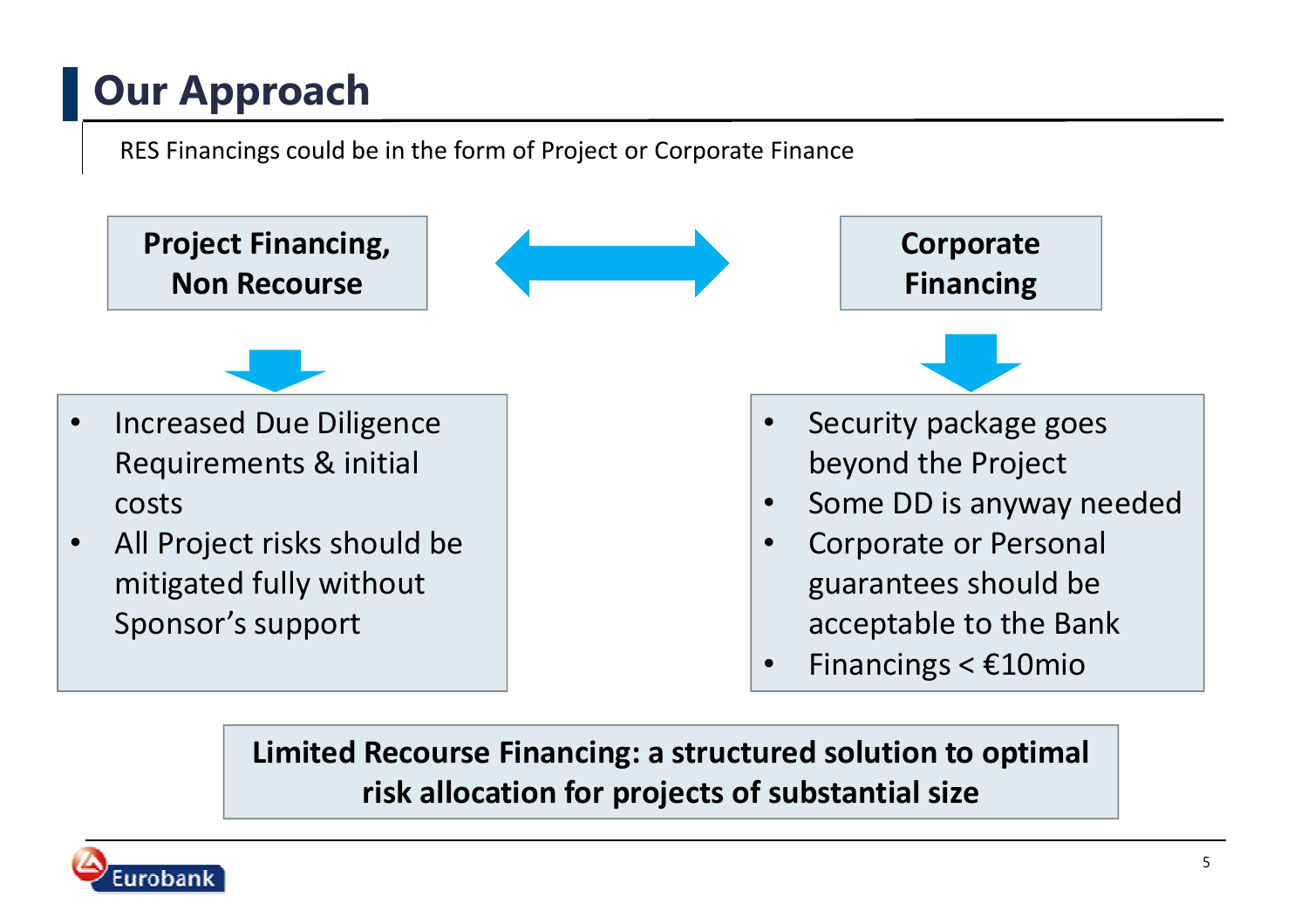### Indicative Timeline





6

6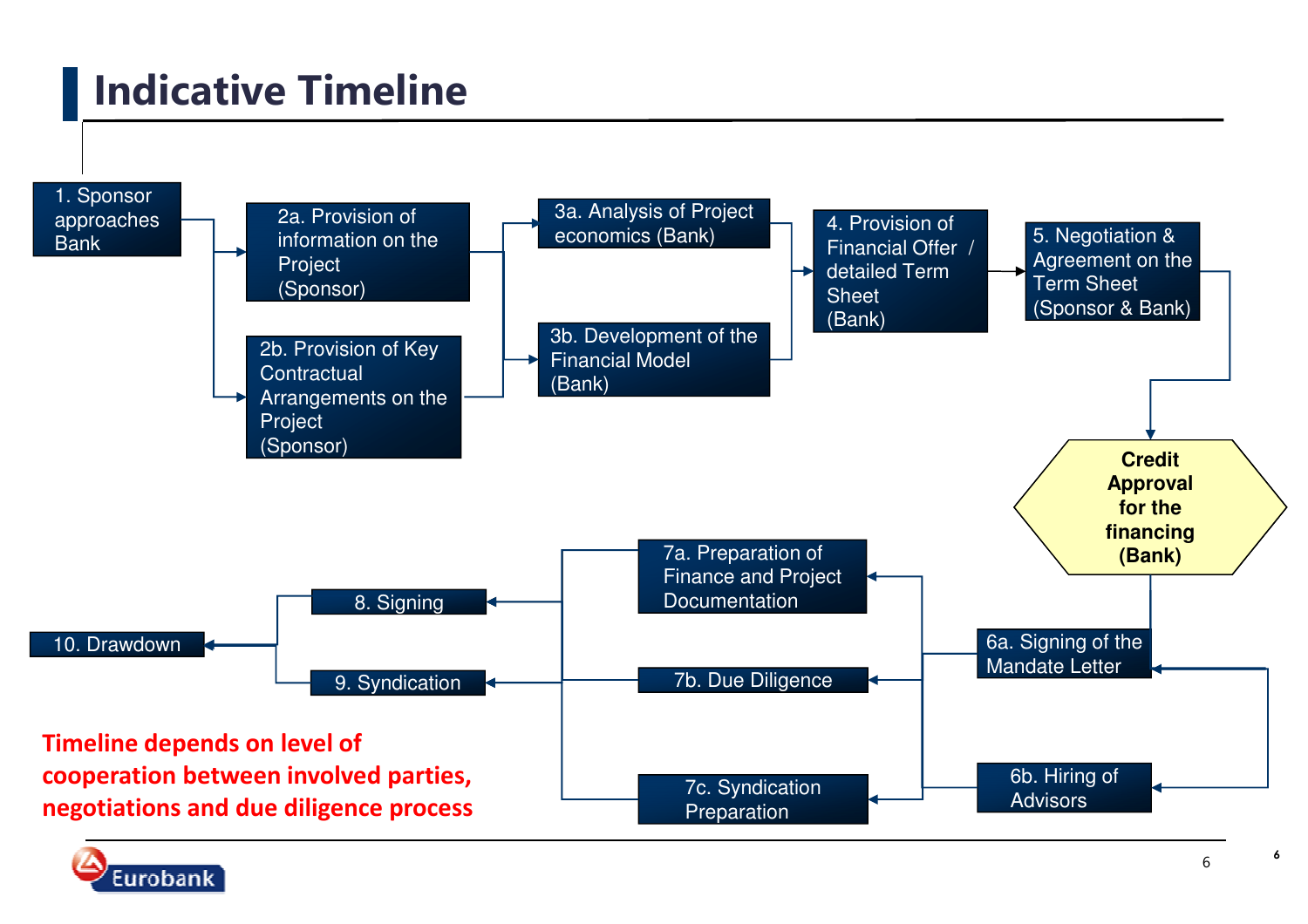

### **II. RES Financing Challenges**

I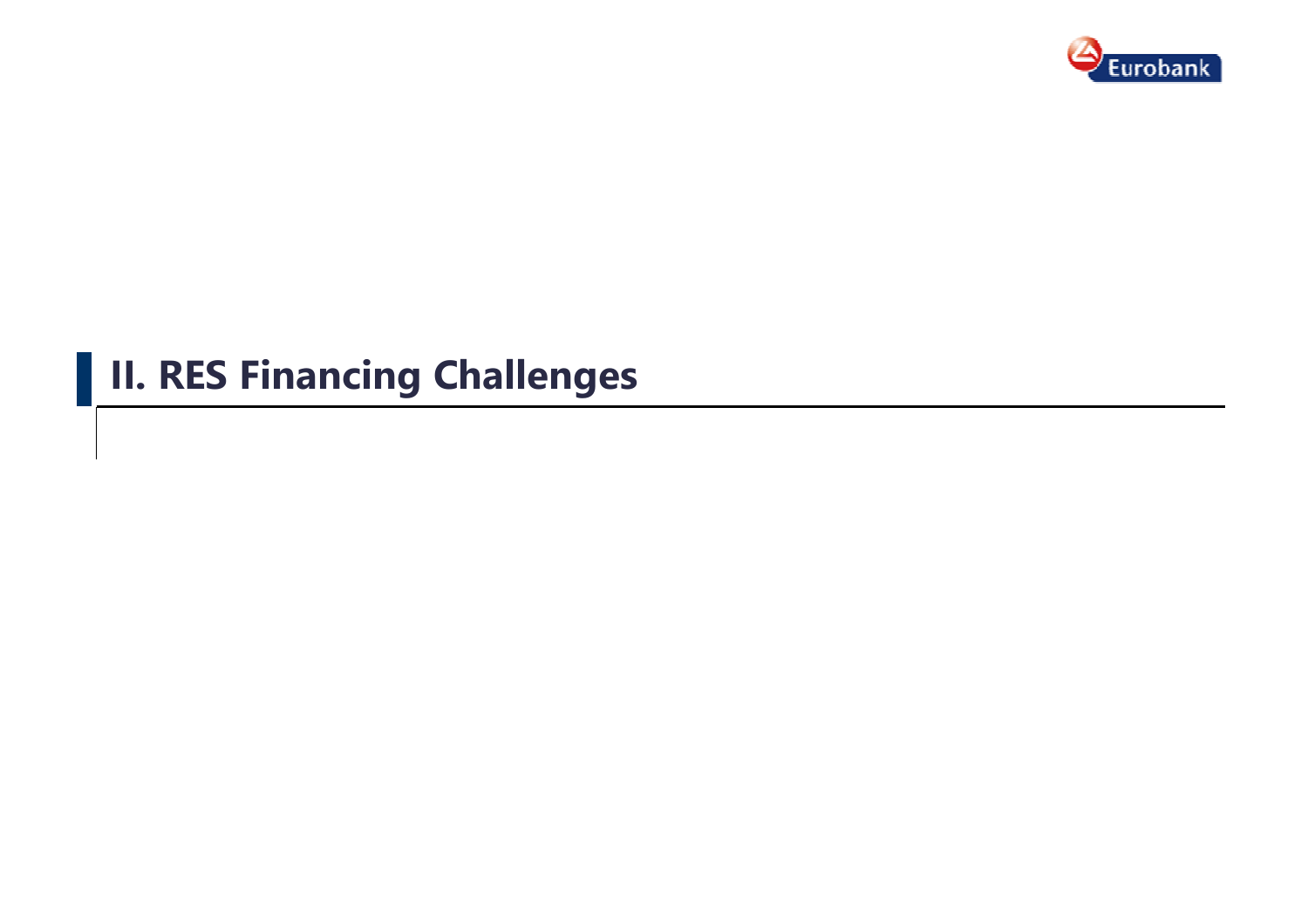## RES Financing Risks

The risks we see in project financings and based on which we evaluate financing proposals are the following:



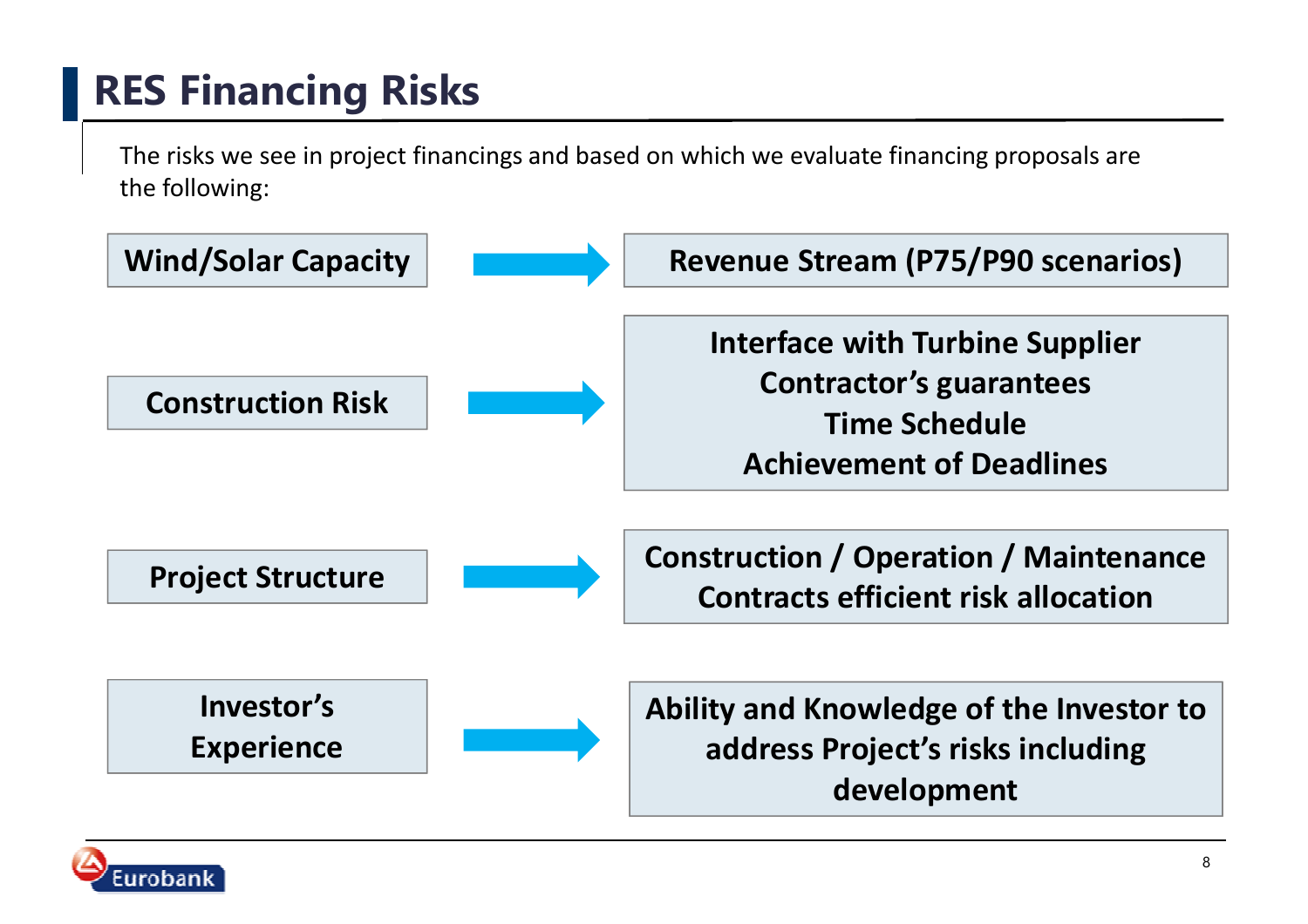## RES Financing Risks



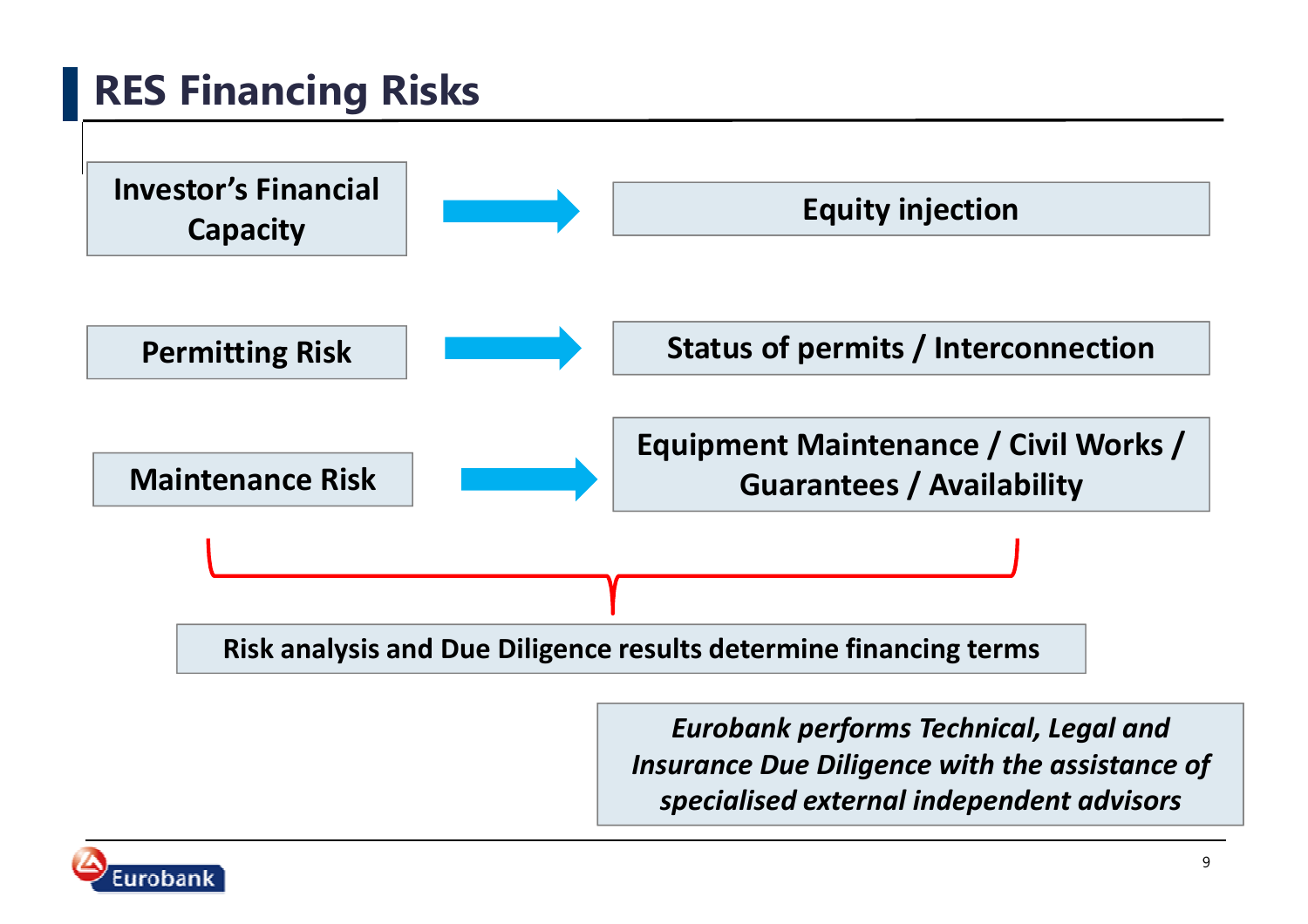### Tariffs Sustainability: Are tariffs sustainable in the future?



- Difference between SMP and applicable
- Actual support of RES Technology
- Balance of RES Account
	- Accounting deficit has been eliminated but cash flow wise delays still exist
	- Reduction of ETMEAR or Suppliers' Charge?
	- Sustainability of RES Account is key success to further RES financing



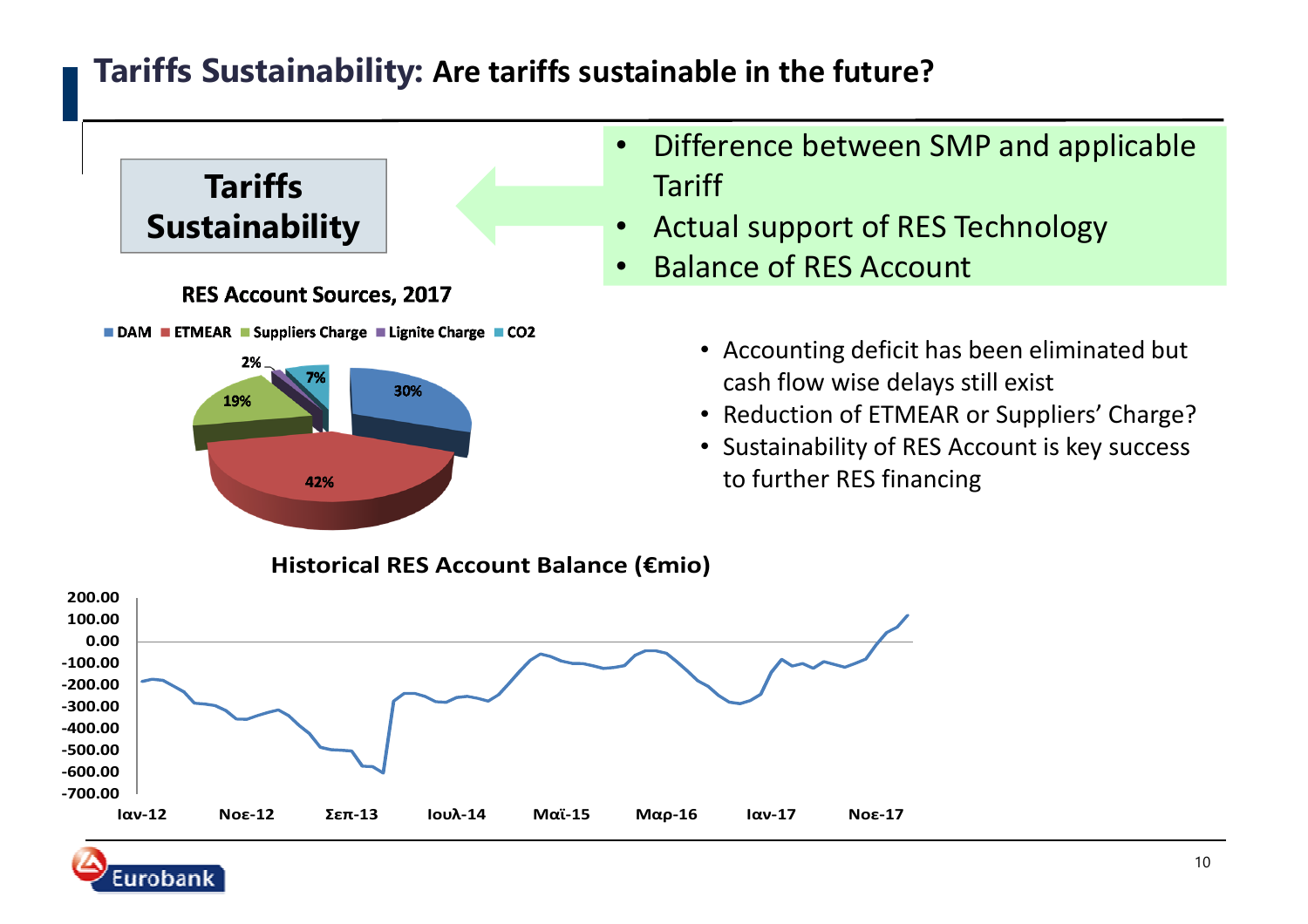

## **III. New Regime**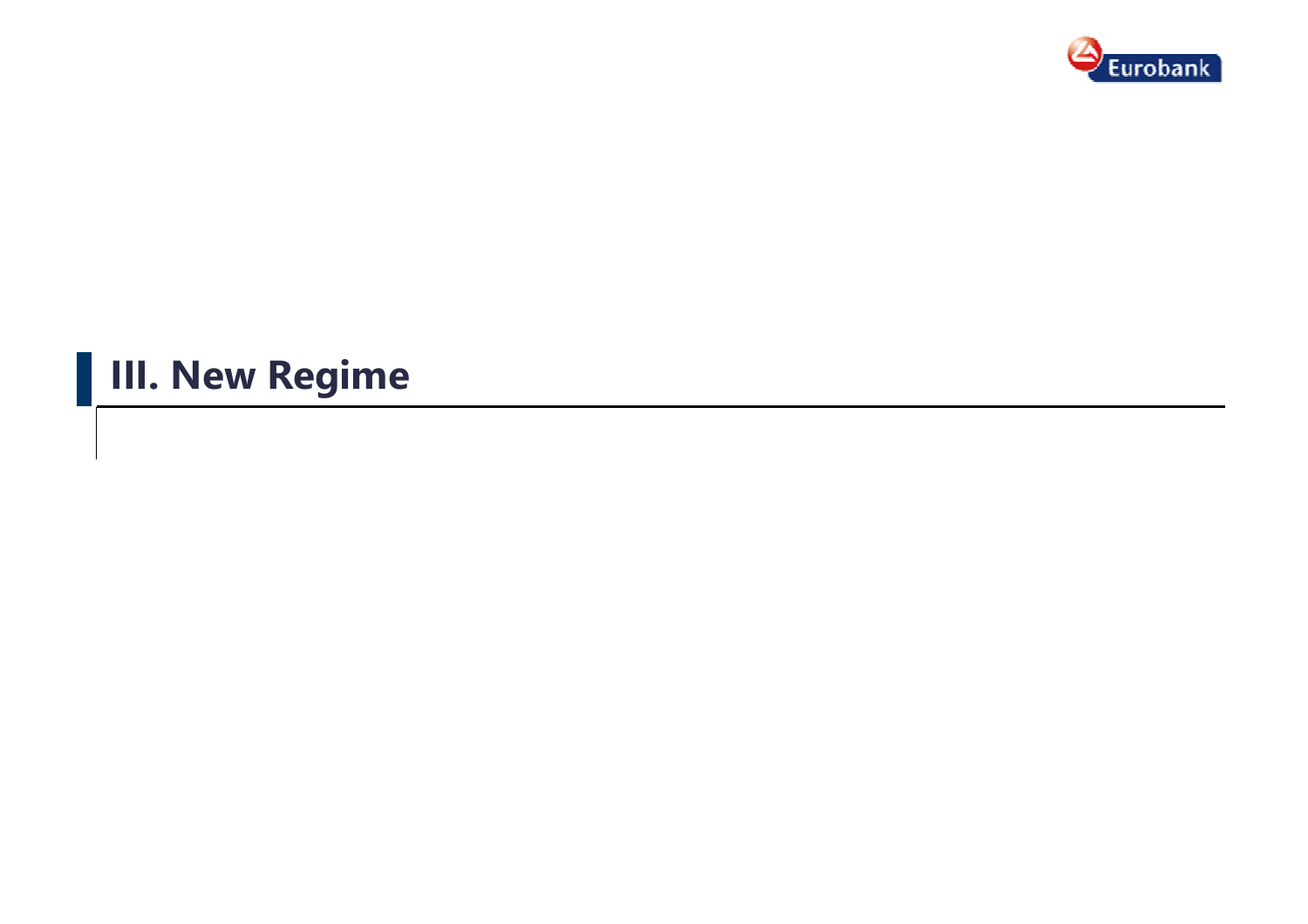### Competitive Process to award new Capacity

- $\blacktriangleright$  In principle is a positive development as:
	- • Tariffs will mirror recent developments in technology and overall cost of funds contributing to the sustainability of RES
	- The most efficient Projects will be promoted•
- $\triangleright$  However level of competition (currently 75%) and phasing of tenders might limit the delivery of the capacity required to meet RES national targets
- $\triangleright$  Major concern is of course the price reduction that might hinder the availability of competitive financing terms. financing terms
- Fight timeschedule is a challenge to Investors and Banks as financing terms maybe established<br>main placement of hide prior placement of bids
- $\blacktriangleright$ Sponsors should be proactive if they need to agree financing terms prior competitive process
- $\triangleright$  LGs are issued before Project is established and hence are on recourse (to the investors) basis

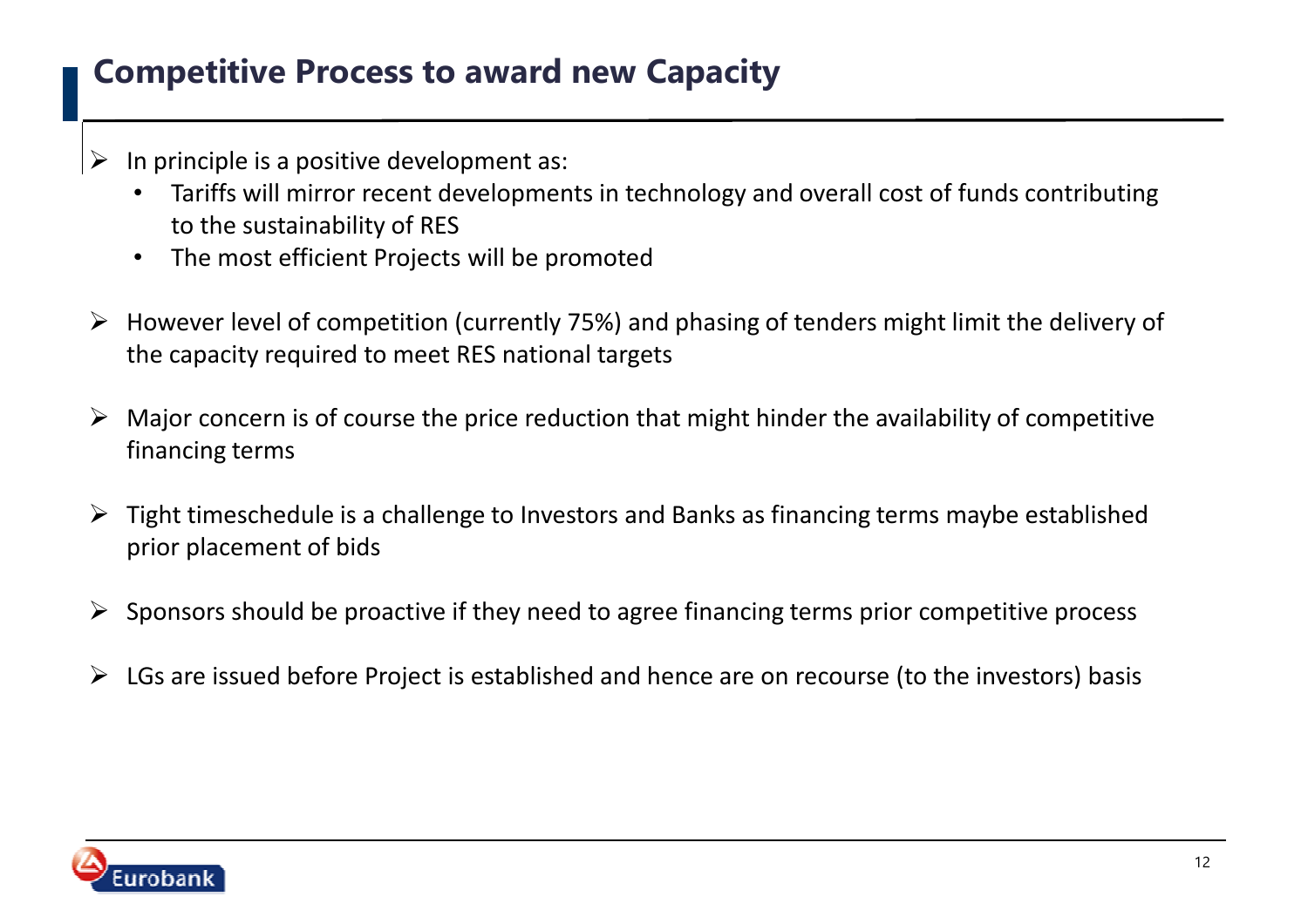### RES SWOT Analysis

#### **Strength**

- **Stable Revenue stream**: Fixed feed-in tariffs for adequateperiod to secure returns.
- •**Low Opex**: operating expenses are limited
- •**Proven technology:** risks related with technology can be low in most renewables
- •**Excellent** wind and solar **conditions** in Greece
- Zero **NPLs** or NPEs (for ERB's PF portfolio)

#### **Weaknesses**

- **RES Account Deficit**: Although accounting deficit iseliminated risk of adequate funding remains
- **LAGHE Liquidity**: Liquidity risk is closely monitored given that regulated charges are paid by Suppliers which in turn collect those from households which face the wellknown financing constraints.
- **Transmission**: Further renewables expansion requires substantial CAPEX investment on transmission network, especially for non interconnected islands.

#### **Opportunities**

- • RES can be <sup>a</sup> **significant energy source** for Greece given limitation on lignite and lack of gas sources locally.
- •**Crete and islands** interconnection
- • **M&A** opportunities may arise towards <sup>a</sup> consolidation in the market
- •**Refinancing** of existing Projects

### **S Threats**

- Is **continuous reduction** of feed in tariffs sustainable?
- Are the thermal base load units able to provide the necessary flexibility to the system to support the growthin RES?
- Prospects of electricity demand in the country.
- • Increase of **gap** between SMP and Tariffs may turn REScompensation not sustainable

•**Repowe**<sup>r</sup>

urobanl